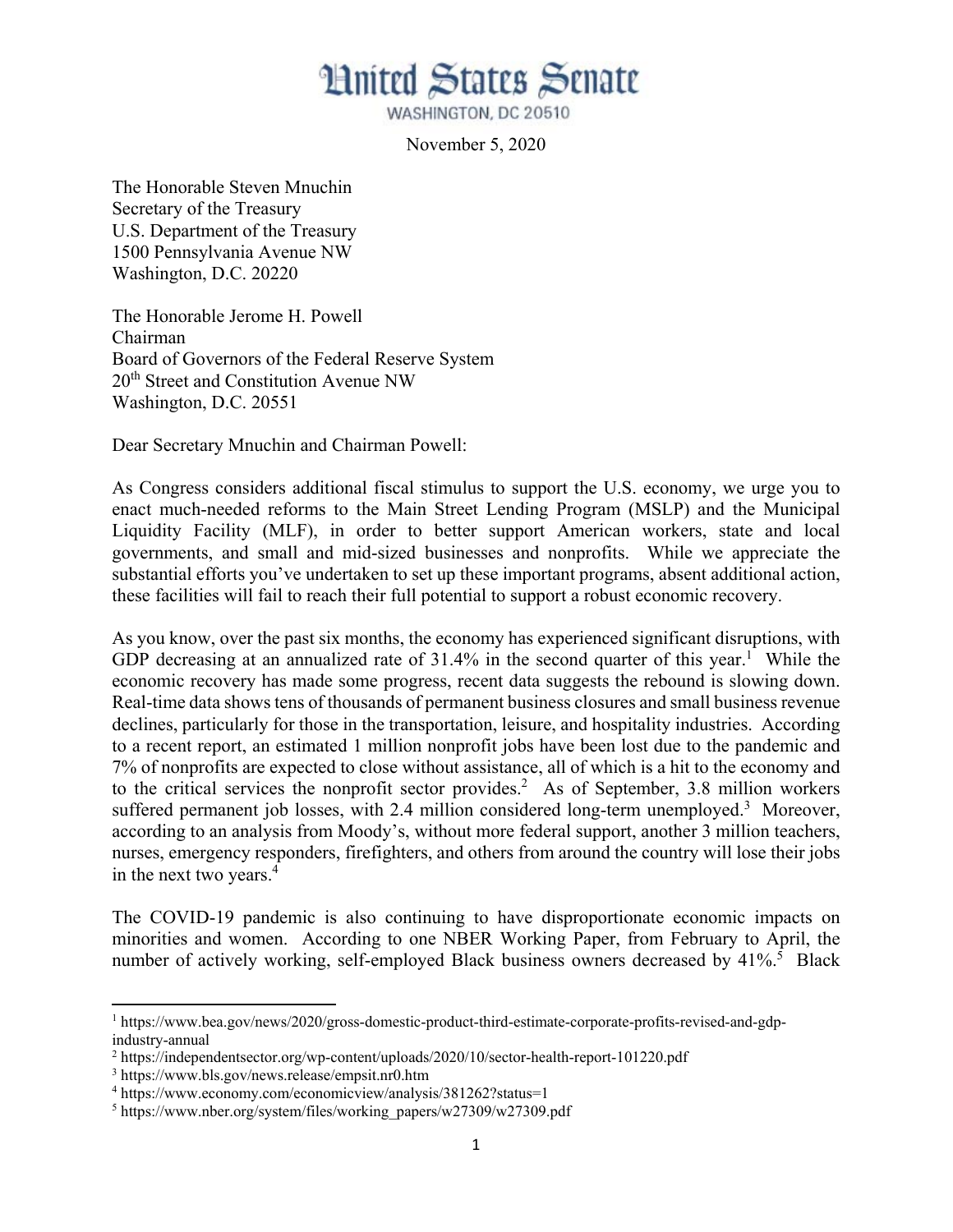(12.1%) and Hispanic (10.3%) unemployment remains higher than white unemployment (7%) and changed little over September.<sup>6</sup> Of the 1.1 million workers who have left the labor force, 865,000 or 80%, of them were women, including 324,000 and 58,000 Hispanic and Black women, respectively.7 Notably, state and local governments employ a disproportionate number of Black workers and women, therefore a worker laid off in the public sector is 20% more likely to be Black than a worker who loses his or her job in the private sector, and 32% more likely to be a woman.<sup>8</sup> If we do not act decisively, this crisis will further exacerbate an already troubling racial wealth gap.

Addressing these economic challenges will require both additional fiscal stimulus from Congress and a concerted effort from the Federal Reserve and Treasury to improve the overall effectiveness of lending and investment programs such as the MSLP and MLF. Indeed, with appropriate reforms, these two programs could deliver some of the most promising benefits to workers, consumers, and state and local governments, yet they are distressingly underutilized.<sup>9</sup>

According to the most recent data, as of September 18, 2020, only 586 lenders had registered to participate in the MSLP, though only 188 of them had even publicized that they were accepting loan applications from new customers. Of the 188, only 146 lenders accept loan applications from both for-profit businesses and nonprofit organizations that are new customers. As of October 21, 2020, the Treasury had invested \$37.5 billion and Federal Reserve holds a mere \$3.358 billion in loan participations purchased under the MSLP.<sup>10</sup>

Similarly, as of October 21, the Treasury had invested \$17.5 billion in the MLF. The MLF can purchase up to \$500 billion in notes, but based on the latest data, the MLF has purchased just \$1.65 billion in municipal notes from two issuers, a \$1.2 billion one-year note from the State of Illinois and a \$450.7 million three-year note from the New York Metropolitan Transportation Authority  $(MTA).<sup>11</sup>$ 

While we appreciate some of the initial steps you've taken to upgrade these programs, much more can be done within these programs to support a robust economic recovery for those most in need.

Accordingly, we ask that you respond to the following inquiries, and take action on the associated requests, as soon as practicable.

(1) The Federal Reserve and Treasury should promulgate guidance under CARES Act Section 4027 to clarify that they will use their authority to continue to make new loans under the existing facilities after December 31, 2020. While the CARES Act is clear that these facilities can be extended with the concurrence of the Federal Reserve and Treasury, failing to signal the agencies intent now creates undue uncertainty and threatens the programs ability to promote economic recovery.

 6 https://www.bls.gov/news.release/empsit.nr0.htm

<sup>7</sup> https://nwlc.org/resources/four-times-more-women-than-men-dropped-out-of-the-labor-force-in-september/

<sup>8</sup> https://www.epi.org/blog/cuts-to-the-state-and-local-public-sector-will-disproportionately-harm-women-and-blackworkers/; https://cepr.net/cutting-state-and-local-budgets-is-an-attack-on-the-countrys-black-workers/

<sup>&</sup>lt;sup>9</sup>https://coc.senate.gov/sites/default/files/2020-10/15Oct2020\_The%20Fifth%20Report%20FINAL.pdf

 $\frac{10}{11}$  *Id.*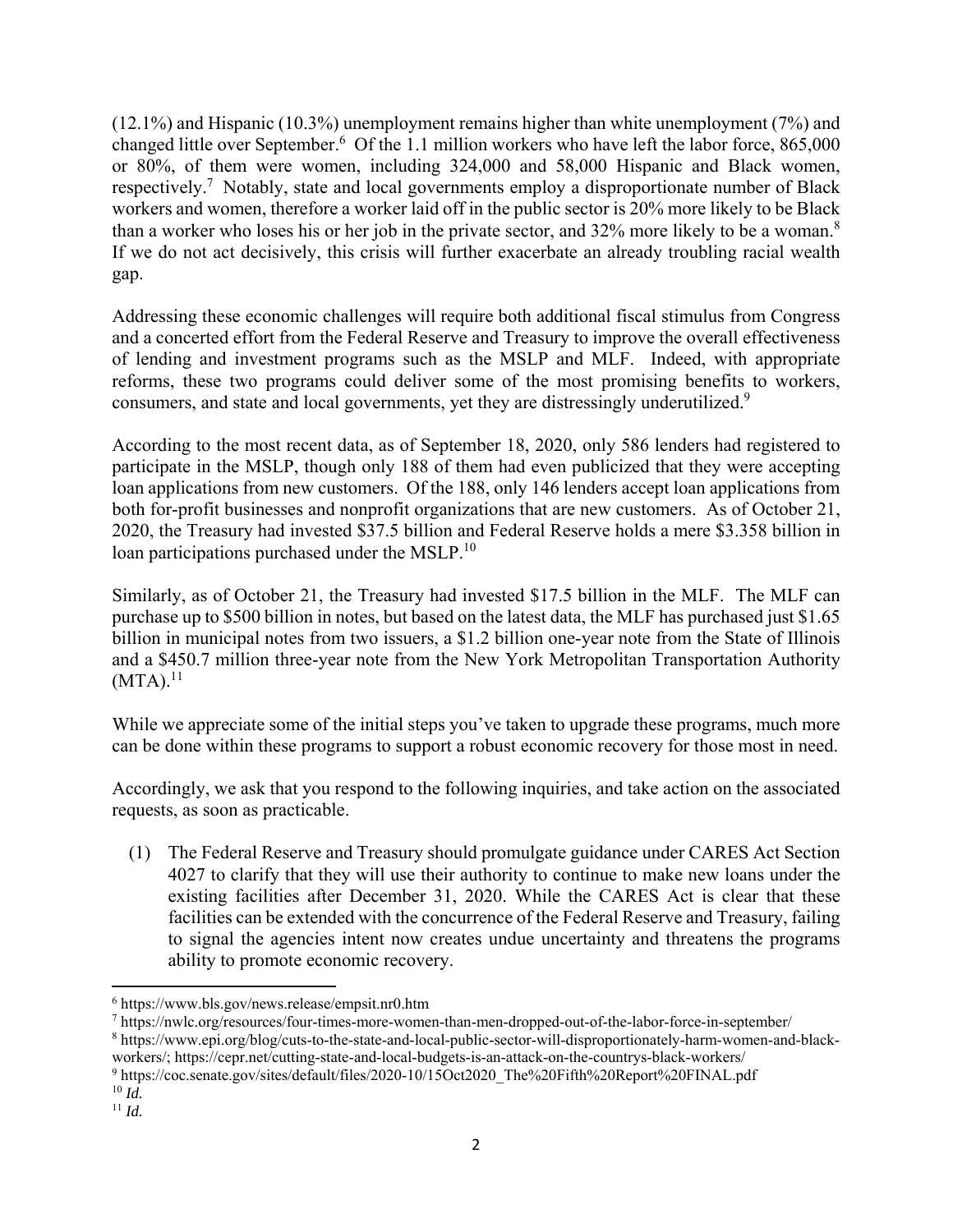- (2) Further expand MSLP loan eligibility requirements and provide greater flexibility on the MSLP loan term by extending it beyond five years.
- (3) Lower the minimum loan threshold for the MSLP to at least \$50,000.00. While we appreciate the Federal Reserve's recent announcement to lower the minimum balance to \$100,000.00 and the challenges that may be involved with administrating a lower minimum balance threshold, we believe recommendations outlined in the Congressional Oversight Commission's August report are instructive on how to approach these issues, including: (1) engaging additional Federal Reserve branches to be more involved in administering the program; and (2) creating a fee structure that better incentivizes banks to go after the smaller, marginal borrowers that most need the help but take more effort to find and underwrite. Modifying the loan size will also help the MSLP better reach many minorityand women-owned businesses that have struggled to gain access to some of these critical loan programs. During a September 29, 2020 appearance before the Senate Committee on Banking, Housing and Urban Affairs, Chair Powell acknowledged that the Main Street program currently targets "larger [businesses] than a lot of minority businesses."<sup>12</sup> Minority- and women-owned businesses tend to be relatively small—average business sales and receipts for black-owned businesses are \$58,000 per year, and 98% of minorityand women-owned businesses have fewer than 50 employees.
- (4) Modify the existing MSLP criteria to include all Community Development Financial Institutions (CDFIs) as eligible lenders and expand the program to fit the unique needs of CDFIs and Minority Depository Institutions (MDIs).
- (5) Adopt language in the MLSP borrower certification documents to ensure the use of borrowed funds aligns with the program's requirements to make commercially reasonable efforts to maintain payroll and retain employees. Even as the unemployment rate starts to recover, permanent job losses continue to grow, totaling 3.8 million as of the most recent jobs report. Chair Powell has recognized that "long periods of unemployment can erode workers' skills and hurt their future job prospects," in addition to leaving "lasting damage to the productive capacity of the economy."<sup>13</sup>
- (6) Improve current MSLP terms to expand participation by nonprofits by allowing flexibility in meeting the operating ratio and debt repayment capacity eligibility criteria for the MSLP's nonprofit lending, and removing the non-donation revenues criteria for eligibility, all of which will allow the program to better accommodate the unique nature and range of nonprofits from performing arts to human service models.
- (7) Further lower the penalty rate for the MLF and MSLP programs. We believe both the MLF and MSLP penalty rates are unnecessarily punitive within the context of this unique health

<sup>12</sup> https://www.c-span.org/video/?c4910581/user-clip-main-street-racial-equity

<sup>&</sup>lt;sup>13</sup> https://www.federalreserve.gov/newsevents/testimony/powell20200616a.htm;

https://bankingjournal.aba.com/2020/05/powell-warns-of-longer-term-economic-consequences-of-coronaviruspandemic/.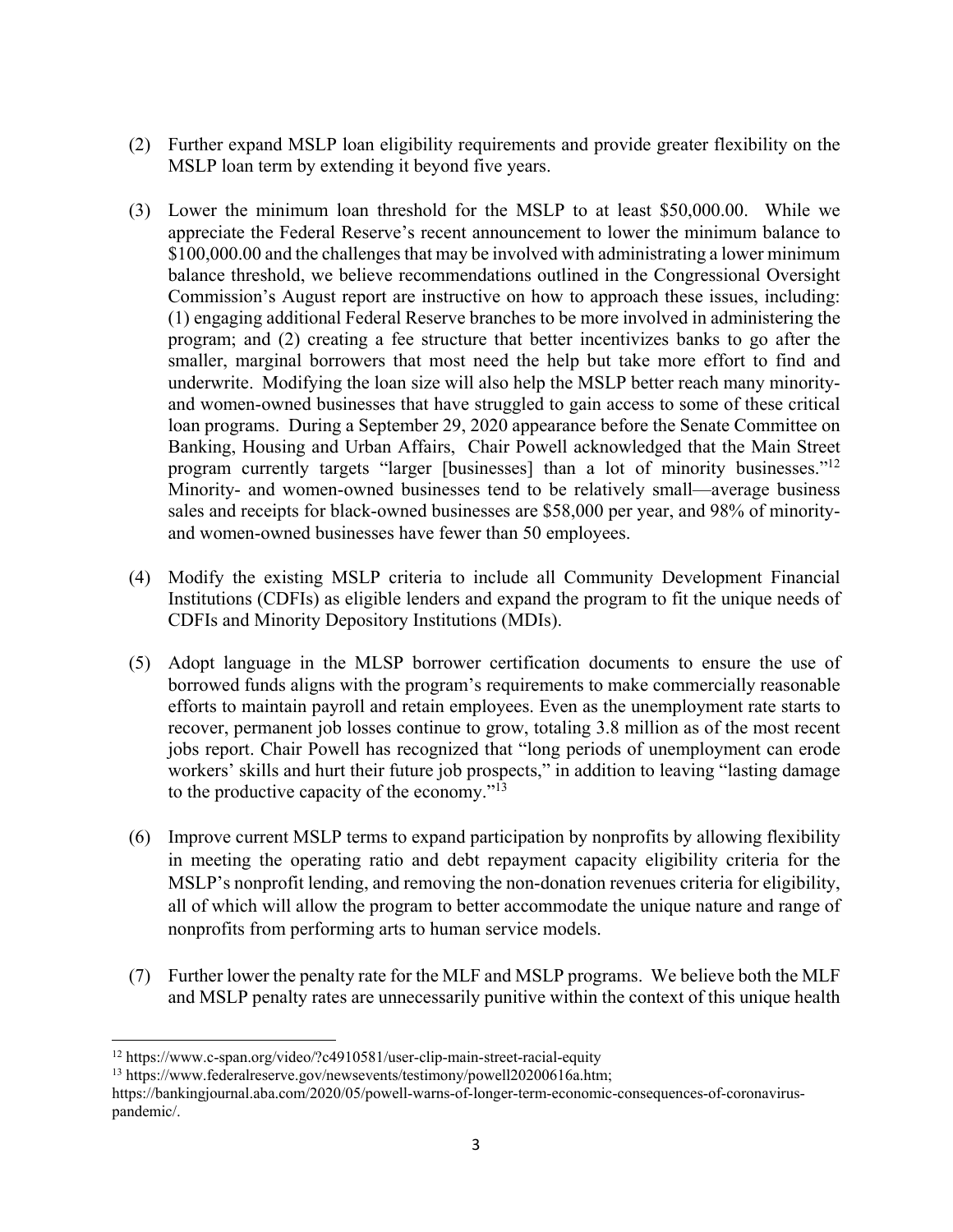crisis and that it is well within the Federal Reserve's existing authorities to lower the rate, consistent with its existing penalty-rate regulation (21 C.F.R. 201.4(d)(7)). Should firms or state and local governments fail to receive affordable financing terms under these programs, many will be left with no choice but to declare bankruptcy or cut critical services, posing long-term risks to the economy, taxpayers, and overall financial stability. We note that, for example, the MTA, one of the just two MLF borrowers to date, paid more than half a percentage point more in interest than it paid on a similar note pre-pandemic.

- (8) Lengthen the MLF repayment term beyond the current term of three years and consider making the use of funds more flexible to meet the immediate needs of state and localities. We believe recommendations outlined by Moody's Chief Economist Mark Zandi – including additional flexibility for use of funds and a proposed ten-year term – are instructive.
- (9) Allow more cities, counties, territories, and tribes to access the program. Currently the eligibility rules limit direct access to only about 250 potential borrowers. That shuts out tens of thousands of smaller cities and counties, along with U.S. territories and Indian tribes that are really struggling to get through this crisis.
- (10) Create a facility to make secondary market municipal purchases. The Federal Reserve and Treasury's support of the secondary corporate credit market (through the SMCCF) has played a big role in driving corporate bond rates to below even pre-pandemic levels. But the same support has not been extended to municipal markets, where many issuers (including the State of Illinois and the MTA, the two MLF borrowers to date) are still paying higher than pre-pandemic rates. At the absolute minimum, we urge you to stand up a secondary market municipal facility now so that it can be ready to make purchases if we see more stress in the municipal markets.

Further, there are two additional, urgent problems that should be resolved to increase utilization of these critical programs. First, the fast-approaching expiration date for the MSLP and MLF is dangerously premature. Within the MSLP, this means that many banks will not continue accepting new loan applications for MSLP financing after the end of October due to the administrative burden of processing such applications. Similarly, the MLF is requiring municipalities to provide notices of interest by the end of November. We strongly believe that the Federal Reserve and Treasury should extend these critical facilities and that financial institutions should continue processing applications unabated for as long as these programs remains operational.

Second, there is a tension between the PPP and MSLP programs that we believe should be resolved through additional Federal Reserve guidance. As you are aware, when banks calculate the amount of MSLP funding available for a borrower, based on current Federal Reserve guidance, banks must count an outstanding PPP loan as existing debt without regard to the near certainty that the SBA will ultimately forgive the PPP loan. As a result, many businesses and nonprofits we believe can benefit from MSLP loans can't meet underwriting criteria because of the backlog in the SBA forgiveness process. An approach to resolving this problem is for the Federal Reserve to update its current guidance so that banks can make reasonable assumptions that PPP loans will be forgiven